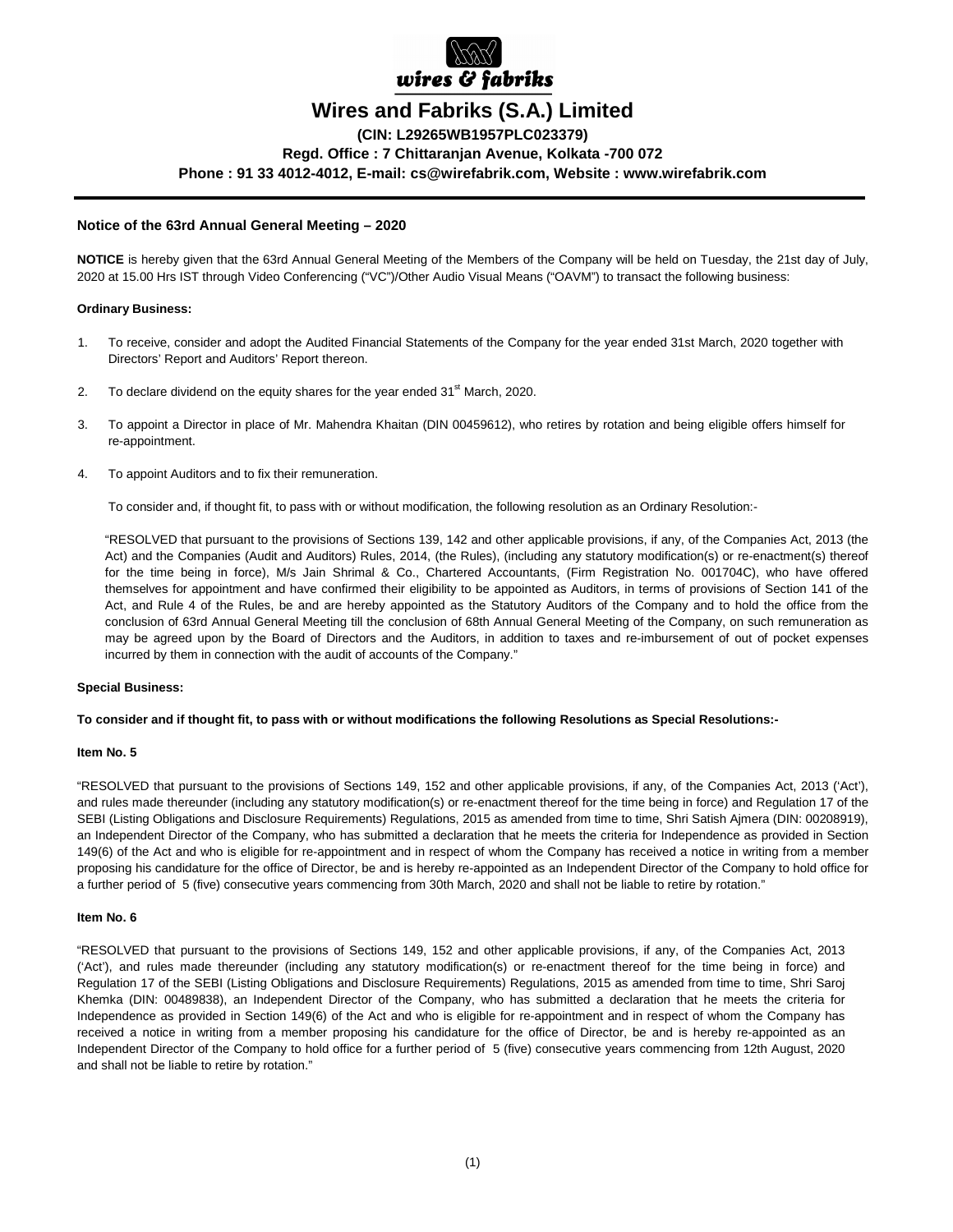#### **To consider and if thought fit, to pass with or without modifications the following Resolutions as Ordinary Resolutions:-**

#### **Item No. 7**

"RESOLVED that pursuant to the provisions of Sections 149, 152 and other applicable provisions, if any, of the Companies Act, 2013 ('Act'), and rules made thereunder (including any statutory modification(s) or re-enactment thereof for the time being in force) and Regulation 17 of the SEBI (Listing Obligations and Disclosure Requirements) Regulations, 2015 as amended from time to time, Shri Rishi Bajoria (DIN: 00501157), who was appointed as Additional Independent Director of the Company, and who has submitted a declaration that he meets the criteria for Independence as provided in Section 149 of the Act and who is eligible for appointment and in respect of whom the Company has received a notice in writing from a member proposing his candidature for the office of Director be and is hereby appointed as an Independent Director of the Company to hold office for a term up to 5 (five) consecutive years commencing from the date of this Annual General Meeting and shall not be liable to retire by rotation."

### **Item No. 8**

"RESOLVED that pursuant to the provisions of Sections 149, 152 and other applicable provisions, if any, of the Companies Act, 2013 ('Act'), and rules made thereunder (including any statutory modification(s) or re-enactment thereof for the time being in force) and Regulation 17 of the SEBI (Listing Obligations and Disclosure Requirements) Regulations, 2015 as amended from time to time, Dr. Sudhir Bhandari (DIN: 08755101), who was appointed as Additional Independent Director of the Company, and who has submitted a declaration that he meets the criteria for Independence as provided in Section 149 of the Act and who is eligible for appointment and in respect of whom the Company has received a notice in writing from a member proposing his candidature for the office of Director be and is hereby appointed as an Independent Director of the Company to hold office for a term up to 5 (five) consecutive years commencing from the date of this Annual General Meeting and shall not be liable to retire by rotation."

# **NOTES:**

- A. In view of the continuing Covid-19 pandemic, the Ministry of Corporate Affairs ("MCA") has vide its circular dated May 5, 2020 read with circulars dated April 8, 2020 and April 13, 2020 (collectively referred to as "MCA Circulars") permitted the holding of the Annual General Meeting ("AGM") through VC / OAVM, without the physical presence of the Members at a common venue. In compliance with the provisions of the Companies Act, 2013 ("Act"), SEBI (Listing Obligations and Disclosure Requirements) Regulations, 2015 ("SEBI Listing Regulations") and MCA Circulars, the AGM of the Company is being held through VC / OAVM.
- B. **Pursuant to the provisions of the Act, a Member entitled to attend and vote at the AGM is entitled to appoint a proxy to attend and vote on his/her behalf and the proxy need not be a Member of the Company. Since this AGM is being held pursuant to the MCA Circulars through VC / OAVM, physical attendance of Members has been dispensed with. Accordingly, the facility for appointment of proxies by the Members will not be available for the AGM and hence the Proxy Form and Attendance Slip are not annexed to this Notice.**
- C. Institutional/Corporate members intending to attend the Meeting through authorised representatives are requested to send a certified copy of the Board or governing body Resolution/ Authorization, authorising their representative to attend and vote through remote e-voting on their behalf at the Meeting.
- D. The Register of Members and Share Transfer Books of the Company shall remain closed from **Wednesday, the 15th day of July, 2020 to**  Tuesday, the 21st day of July, 2020 (both days inclusive), for the purpose of payment of dividend for the financial year ended 31<sup>st</sup> March, 2020. The dividend, if approved and declared at the forthcoming Annual General Meeting, will be paid, to those shareholders whose name appears in the Register of Members/ in the records of National Securities Depository Ltd. (NSDL) and Central Depository Services (India) Ltd. (CDSL) as beneficial owners at the close of **14th day of July, 2020**.
- E. **Shareholders who have so far neither received nor encashed dividend warrants for any of the financial years ended 31st March, 2013 and thereafter, may claim or approach the Company for payment**. Pursuant to provisions of Section 124(5) of the Companies Act, 2013, dividend for the financial year 2012-2013 and thereafter, which remains unpaid or unclaimed for a period of 7 years from the date they became due for payment will be transferred to Investor Education and Protection Fund (IEPF) of the Central Government. **All unpaid/unclaimed dividends for the financial years up to 2011-2012 have been transferred to the IEPF set up by the Central Government. It may be noted that once the unpaid/unclaimed dividend is transferred to the IEPF of the Central Government as above, no claim with the Company or the IEPF will lie in respect thereof.**

**As per provisions of Section 124(6) of the Companies Act, 2013, all shares in respect of which, dividend for the financial year 2012- 2013 and thereafter, has not been paid or claimed for 7 consecutive years or more will be transferred by the company in the name of Investor Education and Protection Fund (IEPF) of the Central Government. All shares in respect of which, dividend for the financial year 2011-2012 and thereafter, has not been paid or claimed for 7 consecutive years or more has been transferred by the company in the name of Investor Education and Protection Fund (IEPF) of the Central Government.**

As required by Regulation 36(3) of SEBI (Listing Obligations & Disclosure Requirements) Regulations, 2015, the information relating to Directors who are proposed to be re-appointed are given in following order: Name of the Director, Age, Educational Qualification, Date of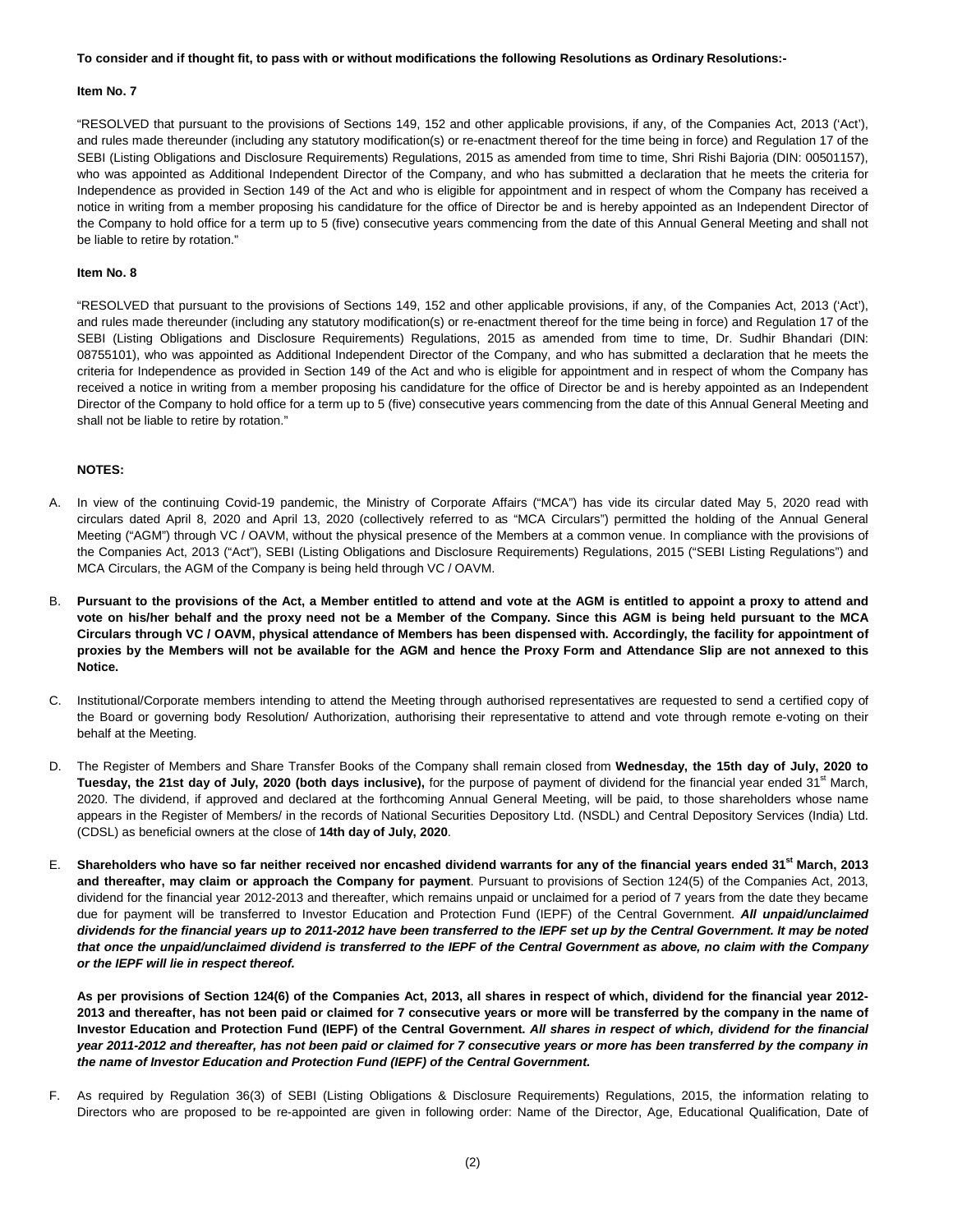Appointment, Brief Profile and Area of Expertise, Other Directorships & Committee Memberships (in listed entities), relationship with other Directors and Shareholding.

Mr. Mahendra Khaitan (DlN: 00459612), aged 60 years, is a Commerce Graduate. Mr. Khaitan joined the Company in the year 1989 and was first appointed as whole-time director designated as Executive Director. He was elevated and re-designated as the Jt. Managing Director of the Company on 27.06.2014. Further he was re-designated as the Managing Director of the Company from 25.05.2016. He is a renowned industrialist. He is on the Board of several companies. Mr. Mahendra Khaitan has rich experience in Paper industry and varied experience in diversified fields. His leadership made the Company an established player of the industry and has diversified successfully into various products. He is responsible for day to day activities of the Company and policy decisions. He sets company's strategic direction while overseeing all operations and management matters. During his tenure as a Managing Director, the Company has progressed well. His continued guidance will help the company in touching new scales of success. Mr. Mahendra Khaitan does not hold Directorships or the Committee Memberships in any other listed entities. Mr. Khaitan is related to Ms Pranika Khaitan Rawat, Non-Executive, Non-Independent Director of the Company and holds 500 Equity Shares of the Company in his name.

- G. As per the provisions of the Companies Act, 2013, the facility for making nominations is available to the shareholders in respect of the equity shares held by them. Members holding shares in physical form may send their request in duly filled and signed prescribed Form SH-13 at Company's Registered Office address. This facility is made available folio wise to individual shareholders including joint holders and for the entire shares registered under the folio. Members holding shares in dematerialised form may contact and consult their respective depository participants (DP) for availing the nomination facility.
- H. In the case of joint holders attending the meeting, only such joint holder who is higher in the order of names will be entitled to vote.
- I. Members are requested to intimate to the Company, through email addressed to cs@wirefabrik.com, their Queries, if any, regarding accounts at least seven days before the Meeting to enable the management to keep the required information ready to be replied at the Meeting.
- J. Relevant documents referred to in the accompanying Notice are open for inspection by the Members at the Registered Office of the Company on all working days during business hours up to the date of the Meeting.
- K. To avoid loss of dividend warrants in transit and undue delay in respect of receipt of dividend warrants, the Company has provided a facility to the Members for remittance of dividend through the Electronic Clearing System (ECS). Members holding shares in physical form and desirous of availing this facility are requested to contact the Company's Registrar and Transfer Agent, M/s ABS Consultant Private Limited, 99 Stephen House, 6<sup>th</sup> Floor, 4 B.B.D. Bag (E), Kolkata 700 001.
- L. Since the Equity Shares of the Company are under compulsory demat trading. Equity Shares of the company are admitted with NSDL and CDSL, both the Depositories and bearing ISIN No. INE469D01013. All the queries related to this may please be forwarded directly to the Company's Registrar. Further as per SEBI notification No. SEBI/LAD-NRO/GN/2018/24 dated 8th June, 2018 read with Notification No. SEBI/LAD-NRO /GN/ 2018/49 dated 30th November, 2018, requests for effecting transfer of shares cannot be processed unless the shares are held in dematerialized form w.e.f April 1, 2019, except in case of transmission or transposition of securities. Therefore shareholders are requested to get their physical shareholdings converted into demat form at the earliest.
- M. The Ministry of Corporate Affairs has taken a "Green Initiative in the Corporate Governance" by allowing paperless compliances by the companies and has issued circulars stating that service of notice/documents including Annual Report can be sent by e-mail to its members. To support this green initiative of the Government in full measure, members who have not registered their e-mail addresses, so far, are requested to register their e-mail addresses, in respect of electronic holdings with the Depository through their concerned Depository Participants. Members who hold shares in physical form are requested to register their e-mail address with M/s. ABS Consultants Private Limited, Registrar and Transfer Agent of the Company.
- N. In compliance with the aforesaid MCA Circulars and SEBI Circular dated May 12, 2020, Notice of the AGM along with the Annual Report 2019- 20 is being sent only through electronic mode to those Members whose email addresses are registered with the Company/ Depositories. Members may note that the Notice and Annual Report 2019-20 will also be available on the Company's website www.wirefabrik.com, websites of the Stock Exchange i.e. BSE Limited at www.bseindia.com.
- O. Members holding physical shares in multiple folios' are requested to consolidate their holdings for overall convenience.
- P. Members holding shares in physical form are requested to provide/update the following details as listed below, for speedy disbursal of dividend to their bank account through electronic mode and speedy communication.
	- Enclosed Form duly filled in and signed by all holders.
	- Self-Attested Copy of Pan Card of all holders.
	- Cancelled Cheque Leaf having Name (if name is not printed on cheque self-attested copy of first page of pass book) of all holders.

As mandated by Securities and Exchange Board of India by their Circular no. SEBI/HO/MIRSD/DOP1 /CIR/P/2018/73 dated 20th April, 2018, it is compulsorily required to update the Bank details of all security holders of listed companies in RTA's / Depository Participant's records, for processing the payment of dividend.

The share holders holding shares in demat mode, may contact their respective Depository Participants for updating NECS details.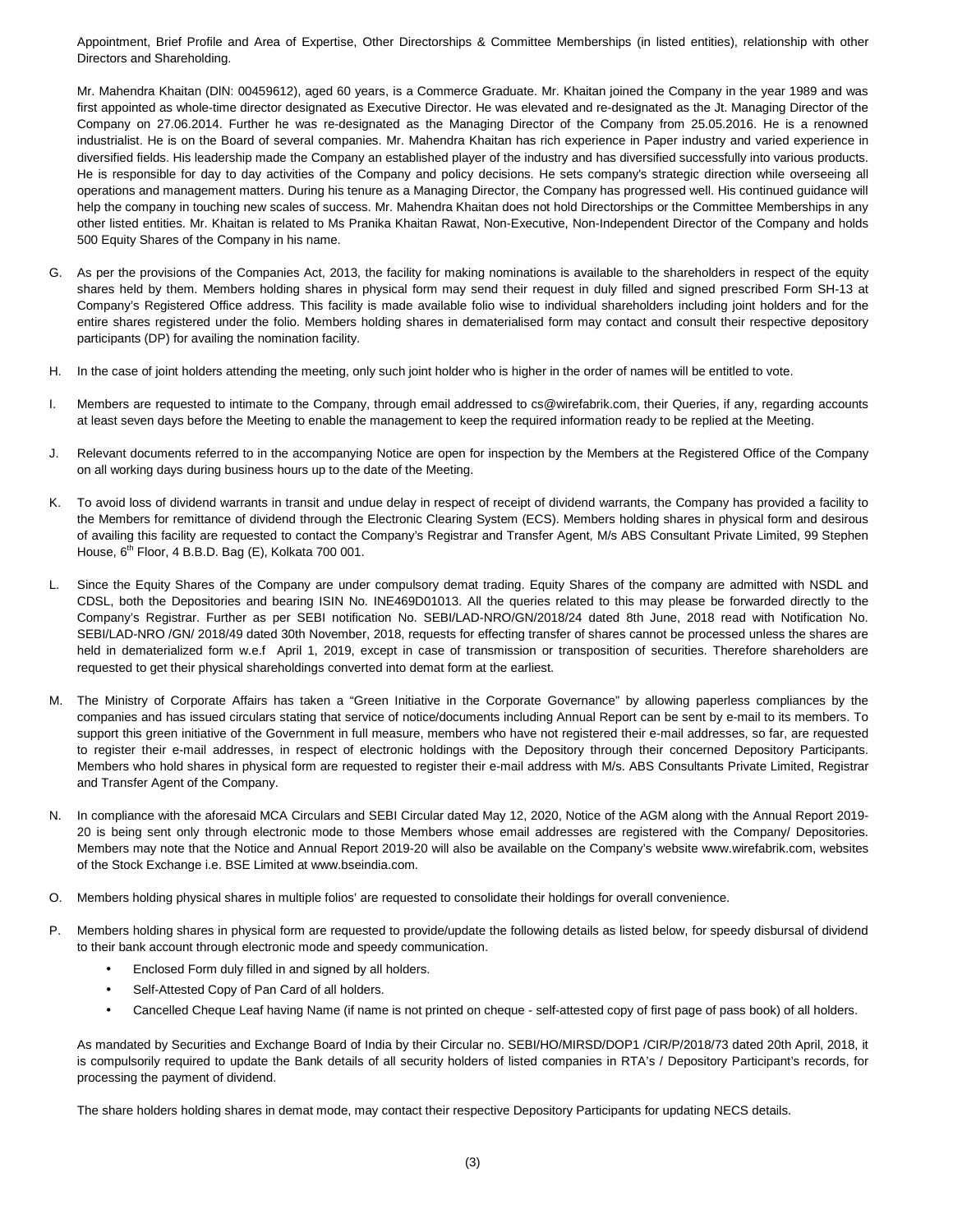Q. Since the AGM will be held through VC / OAVM, the Route Map is not annexed in this Notice.

# R. **Instructions for e-voting and joining the AGM are as follows:**

- 1. Pursuant to the provisions of Section 108 and other applicable provisions, if any, of the Companies Act, 2013 and the Companies (Management and Administration) Rules, 2014, as amended and Regulation 44 of the SEBI (Listing Obligations and Disclosure Requirements) Regulations, 2015, the Company is pleased to provide to its members facility to exercise their right to vote on resolutions proposed to be passed in the Meeting by electronic means.
- 2. **The remote e-voting period begins on Saturday, 18th July, 2020 at 9:00 A.M. (IST) and ends on Monday, 20th July, 2020 at 5:00 P.M. (IST). During this period, shareholders of the Company, holding shares either in physical form or in dematerialized form, as on the cut-off date of 14th July, 2020, may cast their vote electronically. The e-voting module shall be disabled by NSDL for voting thereafter. Those Members, who will be present in the AGM through VC / OAVM facility and have not cast their vote on the Resolutions through remote e-voting and are otherwise not barred from doing so, shall be eligible to vote through e-voting system during the AGM.**
- 3. The Members who have cast their vote by remote e-voting prior to the AGM may also attend/participate in the AGM through VC / OAVM but shall not be entitled to cast their vote again.
- 4. The Company has engaged the services of NSDL as the Agency to provide e-voting facility.
- 5. The Board of Directors of the Company has appointed Mr. Mayank Daga, Company Secretary (Membership No. A 41279), Practicing Company Secretaries as Scrutinizer to scrutinize the remote e-voting process in a fair and transparent manner and he has communicated his willingness to be appointed and will be available for same purpose.

# 6. **Instructions for remote e-voting are as under:**

The way to vote electronically on NSDL e-Voting system consists of "Two Steps" which are mentioned below:

 Step 1: Log-in to NSDL e-Voting system at https://www.evoting.nsdl.com/ Step 2: Cast your vote electronically on NSDL e-Voting system.

# **Step 1: Log-in to NSDL e-Voting system**

- i. Visit the e-Voting website of NSDL. Open web browser by typing the following URL: https://www.evoting.nsdl.com/ either on a Personal Computer or on a mobile.
- ii. Once the home page of e-Voting system is launched, click on the icon "Login" which is available under 'Shareholders' section.
- iii. A new screen will open. You will have to enter your User ID, your Password and a Verification Code as shown on the screen. Alternatively, if you are registered for NSDL e-services i.e. IDEAS, you can log-in at https://eservices.nsdl.com/ with your existing IDEAS login. Once you log-in to NSDL e-services after using your log-in credentials, click on e-Voting and you can proceed to Step 2 i.e. Cast your vote electronically.
- iv. Your User ID details will be as per details given below :
	- a) For Members who hold shares in demat account with NSDL: 8 character DP ID followed by 8 digit Client ID (For example if your DP ID is IN300\*\*\* and Client ID is 12\*\*\*\*\*\* then your user ID is IN300\*\*\*12\*\*\*\*\*\*).
	- b) For Members who hold shares in demat account with CDSL: 16 digit Beneficiary ID (For example if your Beneficiary ID is 12\*\*\*\*\*\*\*\*\*\*\*\*\*\* then your user ID is 12\*\*\*\*\*\*\*\*\*\*\*\*\*\*).
	- c) For Members holding shares in Physical Form: EVEN Number followed by Folio Number registered with the company (For example if folio number is 001\*\*\* and EVEN is 101456 then user ID is 101456001\*\*\*).
- v. Your password details are given below:
	- a. If you are already registered for e-Voting, then you can use your existing password to login and cast your vote.
	- b. If you are using NSDL e-Voting system for the first time, you will need to retrieve the 'initial password' which was communicated to you. Once you retrieve your 'initial password', you need enter the 'initial password' and the system will force you to change your password.
	- c. How to retrieve your 'initial password'?
		- i. If your email ID is registered in your demat account or with the company, your 'initial password' is communicated to you on your email ID. Trace the email sent to you from NSDL from your mailbox. Open the email and open the attachment i.e. a .pdf file. Open the .pdf file. The password to open the .pdf file is your 8 digit client ID for NSDL account, last 8 digits of client ID for CDSL account or folio number for shares held in physical form. The .pdf file contains your 'User ID' and your 'initial password'.
		- ii. If your email ID is not registered, please follow steps mentioned below in **process for those shareholders whose email ids are not registered**.
- vi. If you are unable to retrieve or have not received the "Initial password" or have forgotten your password:
	- a. Click on "Forgot User Details/Password?"(If you are holding shares in your demat account with NSDL or CDSL) option available on www.evoting.nsdl.com.
	- b. "Physical User Reset Password?" (If you are holding shares in physical mode) option available on www.evoting.nsdl.com.
	- c. If you are still unable to get the password by aforesaid two options, you can send a request at evoting@nsdl.co.in mentioning your demat account number/ folio number, your PAN, your name and your registered address.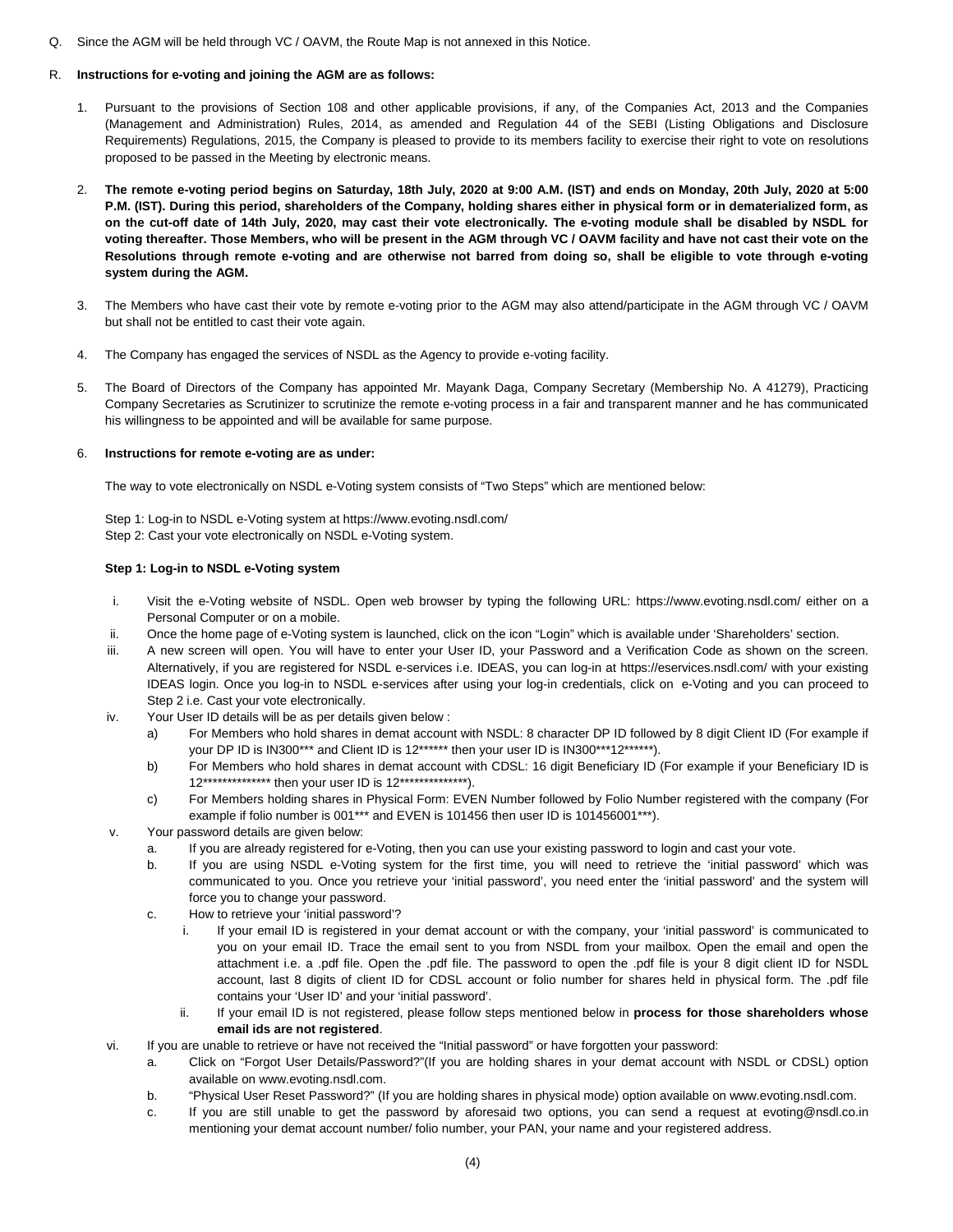- d. Members can also use the OTP (One Time Password) based login for casting the votes on the e-Voting system of NSDL.
- vii. After entering your password, tick on Agree to "Terms and Conditions" by selecting on the check box.
- viii. Now, you will have to click on "Login" button.
- ix. After you click on the "Login" button, Home page of e-Voting will open.

# **Step 2: Cast your vote electronically on NSDL e-Voting system.**

- i. After successful login at Step 1, you will be able to see the Home page of e-Voting. Click on e-Voting. Then, click on Active Voting Cycles.
- ii. After click on Active Voting Cycles, you will be able to see all the companies "EVEN" in which you are holding shares and whose voting cycle is in active status.
- iii. Select "EVEN" of the Company.
- iv. Now you are ready for e-Voting as the Voting page opens.
- v. Cast your vote by selecting appropriate options i.e. assent or dissent, verify/ modify the number of shares for which you wish to cast your vote and click on "Submit" and also "Confirm" when prompted.
- vi. Upon confirmation, the message "Vote cast successfully" will be displayed.
- vii. You can also take the printout of the votes cast by you by clicking on the print option on the confirmation page.
- viii. Once you confirm your vote on the resolution, you will not be allowed to modify your vote.

# **General Guidelines for shareholders**

- i. Institutional shareholders (i.e. other than individuals, HUF, NRI etc.) are required to send scanned copy (PDF/JPG Format) of the relevant Board Resolution/ Authority letter etc. with attested specimen signature of the duly authorized signatory(ies) who are authorized to vote, to the Scrutinizer by e-mail to scrutinizer@wirefabrik.com with a copy marked to evoting@nsdl.co.in.
- ii. It is strongly recommended not to share your password with any other person and take utmost care to keep your password confidential. Login to the e-voting website will be disabled upon five unsuccessful attempts to key in the correct password. In such an event, you will need to go through the "Forgot User Details/Password?" or "Physical User Reset Password?" option available on www.evoting.nsdl.com to reset the password.
- iii. In case of any queries, you may refer the Frequently Asked Questions (FAQs) for Shareholders and e-voting user manual for Shareholders available at the download section of www.evoting.nsdl.com or call on toll free no.: 1800-222-990 or send a request at evoting@nsdl.co.in

# 7. **Process for those shareholders whose email ids are not registered with the depositories for procuring user id and password and registration of email ids for e-voting for the resolutions set out in this notice:**

- i. In case shares are held in physical mode please provide Folio No., Name of shareholder, scanned copy of the share certificate (front and back), PAN (self attested scanned copy of PAN card), AADHAR (self attested scanned copy of Aadhar Card) by email to cs@wirefabrik.com.
- ii. In case shares are held in demat mode, please provide DPID-CLID (16 digit DPID + CLID or 16 digit beneficiary ID), Name, client master or copy of Consolidated Account statement, PAN (self attested scanned copy of PAN card), AADHAR (self attested scanned copy of Aadhar Card) to cs@wirefabrik.com.
- iii. Alternatively member may send an e-mail request to evoting@nsdl.co.in for obtaining User ID and Password by proving the details mentioned in Point (1) or (2) as the case may be.

## 8. **Instructions for Members for e-voting on the day of the Meeting are as under:**

- i. The procedure for e-Voting on the day of the meeting is same as the instructions mentioned above for remote e-voting.
- ii. Only those Members/ shareholders, who will be present in the meeting through VC/OAVM facility and have not casted their vote on the Resolutions through remote e-Voting and are otherwise not barred from doing so, shall be eligible to vote through e-Voting system in the meeting.
- iii. Members who have voted through Remote e-Voting will be eligible to attend the meeting. However, they will not be eligible to vote at the meeting.
- iv. The details of the person who may be contacted for any grievances connected with the facility for e-Voting on the day of the meeting shall be the same person mentioned for Remote e-voting.

## 9. **Instructions for members for attending the Meeting through VC/OAVM are as under:**

- i. Member will be provided with a facility to attend the meeting through VC/OAVM through the NSDL e-Voting system. **Members may access the same at https://www.evoting.nsdl.com under shareholders/members login by using the remote evoting credentials. The link for VC/OAVM will be available in shareholder/members login where the EVEN of Company will be displayed**. Please note that the members who do not have the User ID and Password for e-Voting or have forgotten the User ID and Password may retrieve the same by following the remote e-Voting instructions mentioned in the notice to avoid last minute rush. Further members can also use the OTP based login for logging into the e-Voting system of NSDL.
- ii. Members are encouraged to join the meeting through Laptops/Desktops for better experience.
- iii. Further Members will be required to allow camera and use internet with a good speed to avoid any disturbance during the meeting.
- iv. Please note that participants connecting from Mobile devices or Tablets or through Laptop/Desktops connecting via Mobile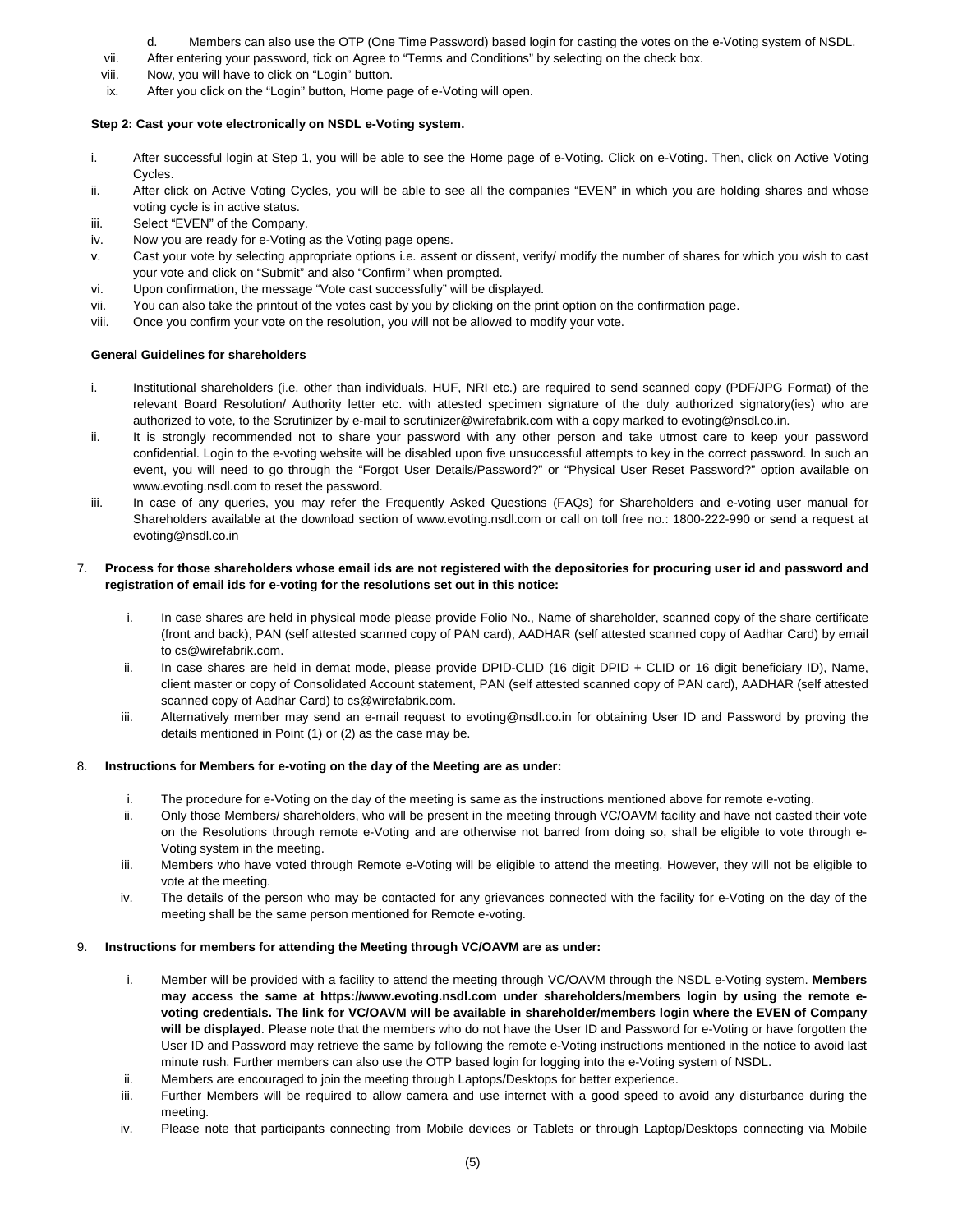Hotspot may experience Audio/Video loss due to fluctuation in their respective network. It is therefore recommended to use stable Wi-Fi or LAN connection to mitigate any kind of aforesaid glitches.

- v. Shareholders who would like to express their views/ask questions during the meeting may register themselves as a speaker, may send their request mentioning their name, demat account number/folio number, email id, mobile number at cs@wirefabrik.com.
- vi. Shareholders who would like to express their views/have questions may send their questions in advance mentioning their name demat account number/folio number, email id, mobile number at cs@wirefabrik.com. The same will be replied by the company suitably.
- vii. Those shareholders who have registered themselves as a speaker will only be allowed to express their views/ask questions during the meeting.
- 10. Any person, who acquires shares of the Company and becomes a member of the Company after dispatch of the Notice and holding shares as of the cut-off date, may obtain the login ID and password by sending a request at evoting@nsdl.co.in. However, if you are already registered with NSDL for remote e-voting then you can use your existing user ID and password for casting your vote. If you forget your password, you can reset your password by using "Forgot User Details / Password" option available on www.evoting.nsdl.com or call on Toll Free No. : 1800 222 990.
- 11. The voting rights of shareholders shall be in proportion to their shares of the paid up equity share capital of the Company as on the cut-off date of 14th July, 2020. A person, whose name is recorded in the register of members or in the register of beneficial owners maintained by the depositories as on the cut-off date only shall be entitled to avail the facility of remote e-Voting.
- 12. The Scrutinizer, after scrutinising the e-votes cast during the meeting and remote e-voting, will, not later than two days of conclusion of the Meeting, make a consolidated scrutinizer's report and submit the same to the Chairman.
- 13. The results declared along with the consolidated scrutinizer's report shall be placed on the website of the Company www.wirefabrik.com and on the website of NSDL https:// evoting.nsdl.com. The results shall simultaneously be communicated to the Stock Exchanges. Subject to receipt of requisite number of votes, the Resolutions shall be deemed to be passed on the date of the Meeting, i.e. 21st July, 2020.

**By Order of the Board For Wires and Fabriks (S.A.) Ltd.**

**Jaipur (Abhishek Upadhyaya) 13th June, 2020 Company Secretary**

# **ANNEXURE TO NOTICE**

**Explanatory Statement Pursuant to Section 102 of the Companies Act, 2013 and Regulation 36 of the SEBI (Listing Obligations and Disclosure Requirements) Regulations, 2015**

#### **ITEM NO. 4**

The Members of the Company though Postal Ballot process completed on 18th October, 2019 approved the appointment of M/s Jain Shrimal & Co., Chartered Accountants, as the Auditors of the Company to fill casual vacancy in the office of Auditors, who holds office till the conclusion of this Annual General Meeting ('AGM') in terms of the said approval and Section 139 of the Companies Act, 2013 ('the Act') read with the Companies (Audit and Auditors) Rules, 2014. The present remuneration of M/s Jain Shrimal & Co. for conducting the audit for the financial year 2019-20, is Rs. 2.00 lacs in addition to taxes and re-imbursement of out of pocket expenses incurred.

The Board of Directors of the Company ('the Board'), on the recommendation of the Audit Committee ('the Committee'), recommends for the approval of the Members, the appointment of M/s Jain Shrimal & Co., Chartered Accountants, as the Auditors of the Company for a period of five years from the conclusion of this i.e. 63rd AGM till the conclusion of the 68th AGM of the Company. On the recommendation of the Committee, the Board also recommends for the approval of the Members, the remuneration of the Auditors as Rs. 2.00 lacs to conduct the audit for the financial year 2019-20, which may revised/ fixed for further term of appointment as may be mutually agreed upon by the Board of Directors or person authorized by the Board of Directors and the Auditors, in addition to taxes and re-imbursement of out of pocket expenses incurred by them in connection with the audit of accounts of the Company.

The Committee considered various parameters like capability to serve a complex business landscape as that of the Company, audit experience, market standing of the firm, clientele served, technical knowledge etc., and found M/s Jain Shrimal & Co. to be best suited to handle the scale and complexity associated with the audit of the financial statements of the Company.

M/s Jain Shrimal & Co. was established in the year 1981, and since then has expanded its presence across the country. They are also empanelled with ACCA, RBI, CAG, RNI and ABC member firms. Their team of proficient and trained professionals consists of 60 members including 7 partners.

M/s Jain Shrimal & Co. have given their consent to act as the Auditors of the Company and have confirmed that the said appointment, if made, will be in accordance with the conditions prescribed under Sections 139 and 141 of the Act.

None of the Directors and Key Managerial Personnel of the Company, or their relatives, is interested in this Resolution.

The Board recommends the resolution as set out in item no. 4 of the Notice, for the approval by the Members of the Company as an Ordinary Resolution.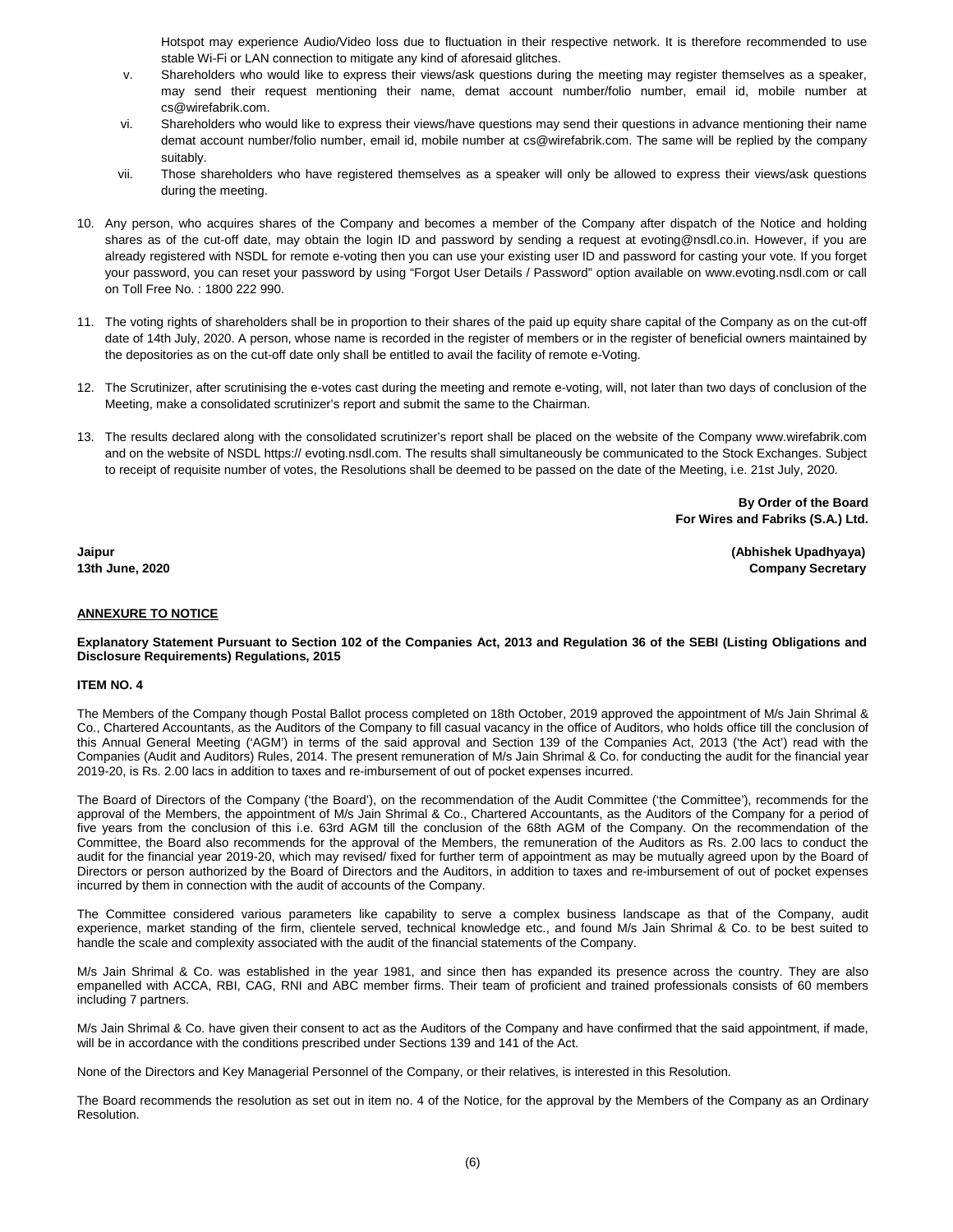## **ITEM NO. 5 & 6**

Shri Satish Ajmera (DIN: 00208919), aged 75 years, and Shri Saroj Khemka (DIN: 00489838), aged 73 years, are Non-Executive Independent Directors of the Company since 29th November, 2001 and 5th February, 2015 respectively.

The members of the Company in their Annual General Meeting held on 12th August, 2015 approved the appointment of Shri Satish Ajmera and Shri Saroj Khemka as Non-Executive Independent Directors of the Company for a term up to 5 (five) consecutive years commencing from 30th March, 2015 and 12th August, 2015 respectively, in terms of the provisions of clause 49 of the Listing Agreement entered with the Stock Exchanges and Section 149 of the Companies Act, 2013 read with the rules made thereunder (including any statutory modification(s) or reenactment thereof for the time being in force).

The Board of Directors of the Company in its meeting held on 13th February, 2020, upon recommendation of the Nomination and Remuneration Committee, considered and approved the re-appointment of Shri Satish Ajmera and Shri Saroj Khemka as Non-Executive Independent Directors of the Company in terms of provisions of Section 149 and other applicable provisions of the Companies Act, 2013 and provisions of SEBI (Listing Obligations & Disclosure Requirements) Regulation, 2015 ("Listing Regulations"), for a further period of 5 (five) years with effect from 30th March, 2020 and 12th August, 2020 respectively, subject to the approval of members in the Annual General Meeting.

The Board of Directors considered the matter focusing on the distinctive set of competencies that above named directors brings to the Board Room which included knowledge of business and experience, judgment and candour, culture of participation and contribution, forward looking initiatives on matters pertaining to the Company, it is felt that their continued association would be of immense benefit to the Company and it is therefore, desirable to continue to avail their services as Independent Directors.

In the opinion of the Board, the above named directors fulfills the conditions specified in the Companies Act, 2013 and the Listing Regulations for their appointment as a Non Executive Independent Directors of the Company and are independent of the management.

In terms of Regulation 17 of the Listing Regulations as amended, no listed entity shall appoint a person or continue the directorship of any person as a Non-Executive Director who has attained the age of seventy five years unless a special resolution is passed to that effect. As per provisions of Section 149(9) of the Companies Act, 2013, re-appointment of independent director shall be done through passing of a special resolution by the company.

Accordingly, the Board recommends the resolutions as set out in item no. 5 & 6 of the Notice, for the approval by the Members of the Company as a Special Resolution.

The above named Independent Directors are concerned or interested in the Resolutions. The relatives of the above named Independent Directors may be deemed to be concerned or interested in the Resolutions to the extent of their Shareholding, if any, in the Company.

Save and except the above, no other Director or Key Managerial Personnel including their relatives is in any way, concerned or interested, financially or otherwise, in the proposed Resolutions.

A brief profile of above named Independent Directors pursuant to the provisions of the Listing Regulations and the Companies Act, 2013 is given herein below.

#### **Brief profile of Shri Satish Ajmera**

Shri Satish Ajmera, 75 Years, was appointed on 29.11.2001 as an Independent Director of the Company. He is a Chartered Accountant having 51 years of diversified Audit Experience in Government, Semi Government and Private Organizations including Banks, Industry and Trade in all fields. He has been (i) Trustee, Unit Trust of India, Bombay for eight years (The first mutual fund of India). (ii) On the North Zone Board of I.D.B.I for 3 years. He has been nominee Director of Gujarat Alkalies & Chemicals Ltd (as a nominee of IFCI), Gujarat State Investments Ltd. (as a nominee of Gujarat Govt.), Hindustan Organic Chemicals Ltd. (one of the largest chemical companies in India, as a nominee of Government of India). Mr. S. Ajmera was also on the Board of Directors of Rajasthan Financial Corporation Board, Sunflag Iron & Steel Industries Ltd., Gujarat Heavy Chemical Ltd., Modi Rubber Ltd., JCT Ltd., Rajasthan State Ind & Inv Corp Ltd., Lupin Laboratories Ltd., Aristrocrat Luggage Ltd., Jayant Paper Mills Ltd., Modern Syntex Ltd., Allwyn Nissan Ltd., Canfin Homes Limited and many other companies.

Shri Ajmera acted as the consultant to Government of Rajasthan and Government of Gujarat in many corporate matters. He is the senior partner of the Auditing Firm B.L. Ajmera & Co., Jaipur and also a former president of Jaipur Chamber of Commerce & Industry. Mr. Ajmera is the Chairman of the Audit Committee and Stakeholders Relationship Committee of the Company.

Shri Satish Ajmera is an Independent Director in three other listed entities i.e. The Lakshmi Mills Company Limited, PCS Technology Limited & Aristocrat Luggage Limited and holds Membership/ Chairmanship in the Committees of the Board of these Companies.

Shri Ajmera is not related in any capacity whether directly or indirectly with any other Director, Manager and Key Managerial Personnel (KMP) of the Company. He does not hold any equity Shares in the Company.

#### **Brief profile of Shri Saroj Khemka**

Shri Saroj Khemka, 73 years, was appointed on 05.02.2015 as an Independent Director of the Company. He is M.Com post-graduate. Shri Khemka is currently on the Board of several reputed companies in diverse Industries. He has been actively associated with several NGOs, Committees and Chambers in India. Shri Khemka, is a renowned Industrialist of Jaipur, Rajasthan and has rich experience in Manufacturing and Real Estates. Shri Khemka is presently associated with Pearl Metachem Pvt. Ltd., Shree Seco Pvt. Ltd., J. J. Marble Industries Pvt. Ltd., Bundi Packaging Pvt. Ltd., Parakh Infin Pvt. Ltd., VVBA Corporation Pvt. Ltd. and Bhagirath Buildhome Properties Pvt. Ltd. as a Director. Shri Khemka is the member of the Audit Committee and Chairman of Nomination & Remuneration Committee of the Company.

Shri Khemka is not a Director, Chairman/Member of Committees of the Board, in any other listed entity.